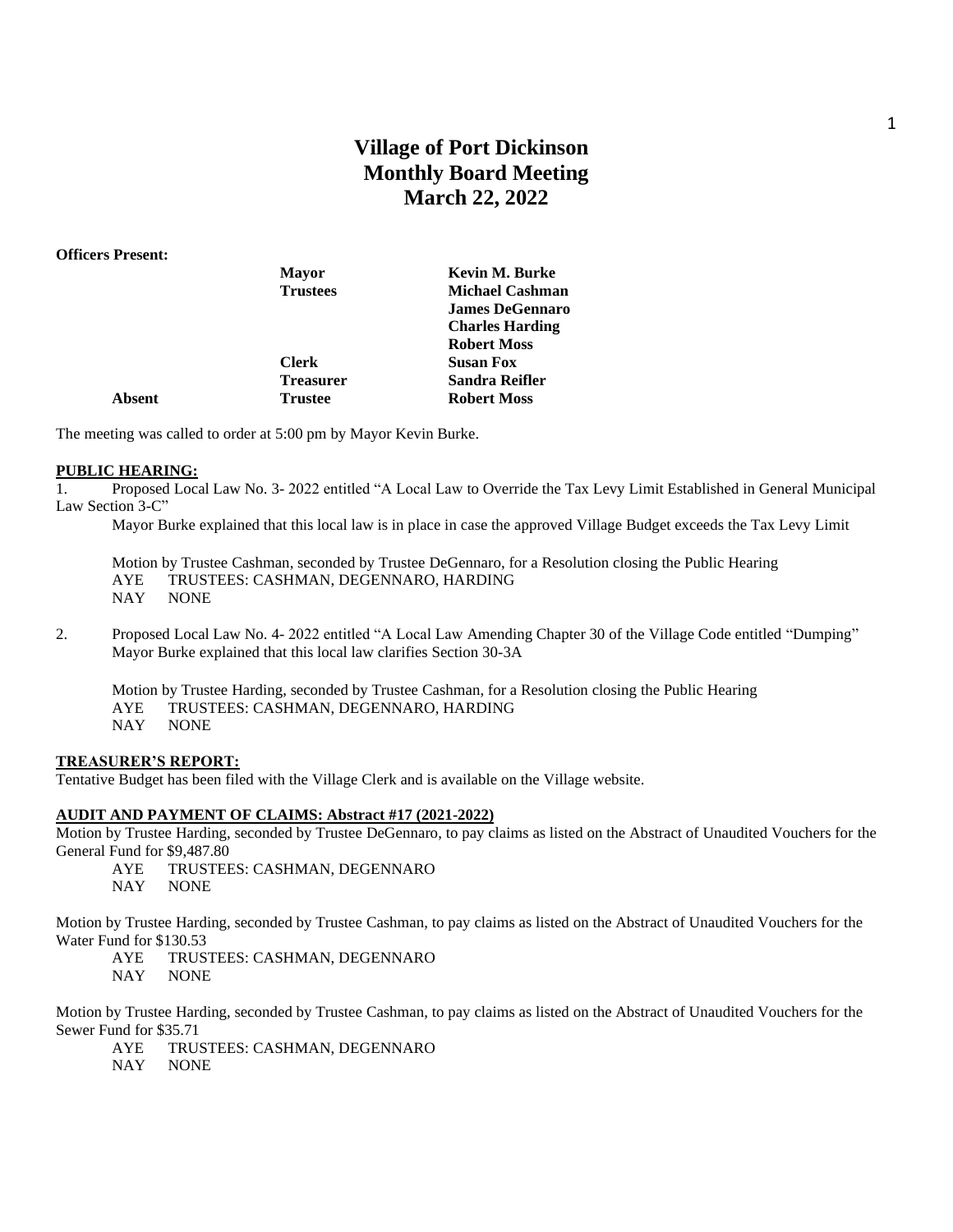#### **RESOLUTIONS FOR APPROVAL:**

1. Motion by Trustee DeGennaro, seconded by Trustee Cashman for a resolution approving Local Law 3-2022 At a meeting of the Village Board of the Village of Port Dickinson, held at Village Hall, 786 Chenango Street in said Village on the 22nd day of March, 2022, the following resolution was offered and seconded:

**WHEREAS**, notice was given that the Village Board will hold a public hearing on March 22, 2022 at 5:00 p.m. for Local Law No. 3 of the year 2022 entitled "A Local Law to Override the Tax Levy Limit Established in General Municipal Law §3-C"; and

**WHEREAS**, notice of said public hearing was duly advertised in the official newspaper of the Village, and posted on the Village Clerk's signboard; and

**WHEREAS**, said public hearing was duly held March 22, 2022 at 5:00 p.m. and all parties in attendance were permitted an opportunity to speak on behalf of or in opposition to said proposed Local Law or any part thereof; and

**WHEREAS**, pursuant to the State Environmental Quality Review Act ("SEQRA"), it has been determined by the Village Board that adoption of the proposed Local Law constitutes a Type II Action as defined under 6 NYCRR 617.5(26) and (33); and

**WHEREAS**, the Village Board, after due deliberation, finds it in the best interest of the Village to adopt said local law.

**NOW, THEREFORE, BE IT RESOLVED** that the Village Board of the Village of Port Dickinson hereby adopts said local law as Local Law No. 3 of 2022 entitled "A Local Law to Override the Tax Levy Limit Established in General Municipal Law §3-C" a copy of which is attached hereto and made a part hereof; and it is further

**RESOLVED** that the Village Clerk be and hereby is directed to enter said Local Law in the minutes of this meeting and to enter said Local Law in the Local Law Book of the Village of Port Dickinson, and to give due notice of the adoption of said Local Law to the Secretary of State; and it is further

**RESOLVED** that this resolution will take effect immediately upon filing with the Department of State.

AYE TRUSTEES: CASHMAN, DEGENNARO NAY NONE

2. Motion by Trustee Harding, seconded by Trustee DeGennaro for a resolution approving Local Law 4-2022

At a meeting of the Village Board of the Village of Port Dickinson, held at Village Hall, 786 Chenango Street in said Village on the 22nd day of March, 2022, the following resolution was offered and seconded:

**WHEREAS**, notice was given that the Village Board will hold a public hearing on March 22, 2022 at 5:00 p.m. for Local Law No. 4 of the year 2022 entitled "A Local Law Amending Chapter 30 'Dumping'"; and

**WHEREAS**, notice of said public hearing was duly advertised in the official newspaper of the Village, and posted on the Village Clerk's signboard; and

**WHEREAS**, said public hearing was duly held March 22, 2022 at 5:00 p.m. and all parties in attendance were permitted an opportunity to speak on behalf of or in opposition to said proposed Local Law or any part thereof; and

**WHEREAS**, pursuant to the State Environmental Quality Review Act ("SEQRA"), it has been determined by the Village Board that adoption of the proposed Local Law constitutes a Type II Action as defined under 6 NYCRR 617.5(26) and (33); and

**WHEREAS**, the Village Board, after due deliberation, finds it in the best interest of the Village to adopt said local law.

**NOW, THEREFORE, BE IT RESOLVED** that the Village Board of the Village of Port Dickinson hereby adopts said local law as Local Law No. 4 of 2022 entitled "A Local Law Amending Chapter 30 'Dumping'" a copy of which is attached hereto and made a part hereof; and it is further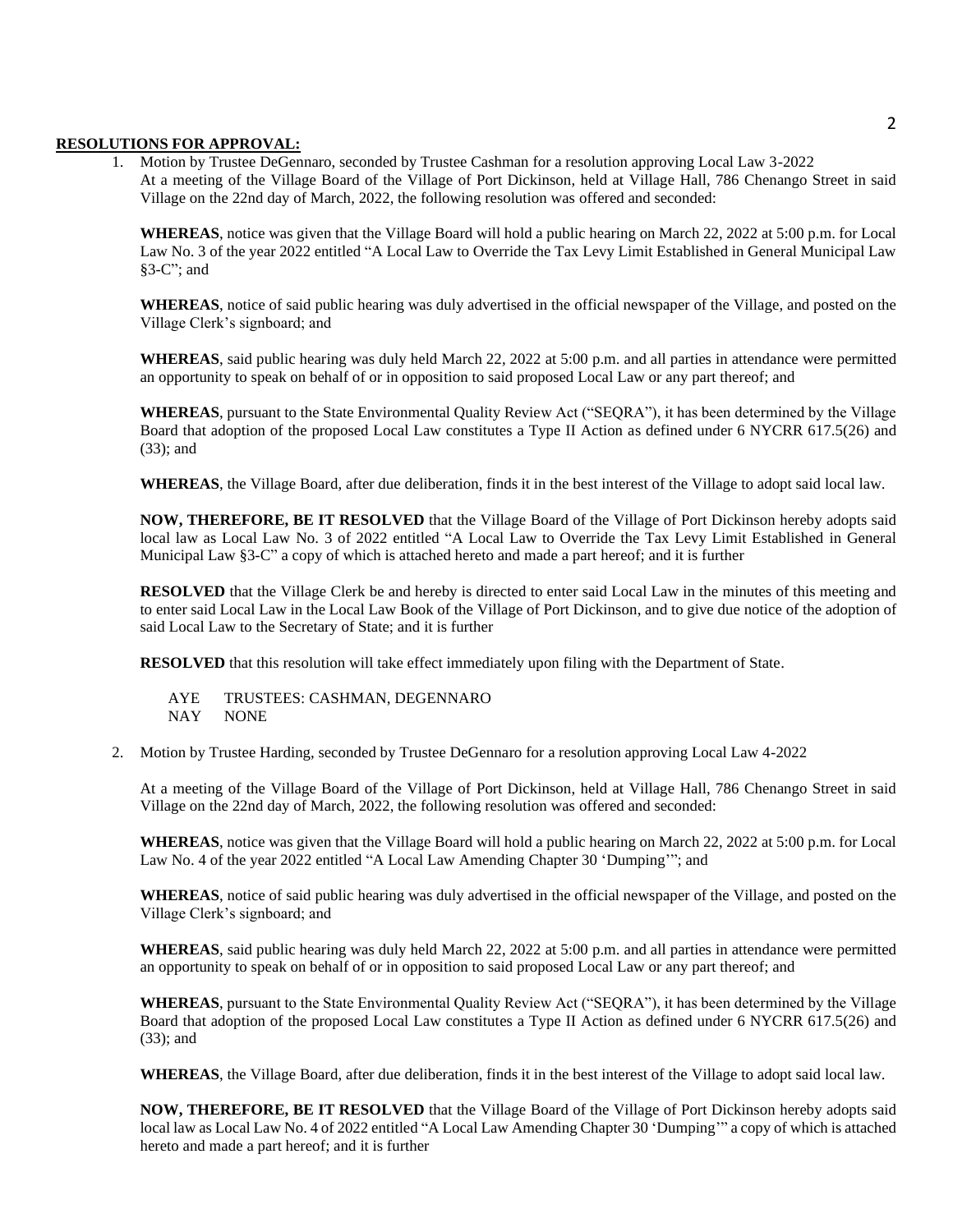**RESOLVED** that the Village Clerk be and hereby is directed to enter said Local Law in the minutes of this meeting and to enter said Local Law in the Local Law Book of the Village of Port Dickinson, and to give due notice of the adoption of said Local Law to the Secretary of State; and it is further

**RESOLVED** that this resolution will take effect immediately upon filing with the Department of State.

AYE TRUSTEES: CASHMAN, DEGENNARO NAY NONE

3. Motion by Trustee Harding, seconded by Trustee DeGennaro for a resolution as follows: **WHEREAS**, the Village Board duly adopted the "NYS Fire Prevention and Building Construction" code to provide minimum requirements to safeguard the public safety of the Village; and

**WHEREAS,** the Village Code Enforcement Officer administers and enforces all provisions of the New York State Uniform Fire Prevention and Building Code, the New York State Energy Code, and the Village Code; and

**WHEREAS,** the Village requires the issuance of a building permit for the construction, enlargement, alteration, repair, removal or demolition of any building or other structure; and

**WHEREAS**, the New York State Uniform Fire Prevention and Building Code regulates the design, construction, installation, alteration and repair of equipment and systems using solar systems; and

**WHEREAS**, the New York State Energy Research and Development Authority has developed a New York State Unified Solar Permit that reduces the cost for solar projects by streamlining municipal permitting processes; and

**WHEREAS**, the Village Board desires to promote the streamlining of the application process for small-scale photovoltaic system installations under 25 kW in size by adopting the New York State Unified Solar Permit application form and implementing the new procedures.

**NOW THEREFORE, BE IT RESOLVED,** that the Village of Port Dickinson hereby adopts the New York State Unified Solar Permit application form and procedures for the installation of small scale photovoltaic systems; and it is further

**RESOLVED,** that the Village Code Enforcement Officer is hereby directed to use said New York State Unified Solar Permit application for and procedures in the issuance of building permits for the installation of small-scale photovoltaic systems; and it is further

**RESOLVED,** that any further actions required of the Village to effect the foregoing are hereby authorized and the Mayor is hereby authorized to execute and deliver any instruments, documents or the like as required to effect the same.

**RESOLVED** that this resolution will take effect immediately.

AYE TRUSTEES: CASHMAN, DEGENNARO NAY NONE

#### **OLD BUSINESS:**

- Juneteenth holiday to be discussed at the April 12, 2022 meeting
- ARPA funding Treasurer attended a webinar on the use of the funds, restrictions have been lessened.
- The Mayor is working with the grant writer and the Empire State Development Fund to secure funding for the Rochelle Rd water main replacement.

#### **NEW BUSINESS:**

- Mayor Burke will review the Juneteenth holiday
- ARPA funding report has to be filed by the Treasurer by April indicating what the Village plans to do with the funds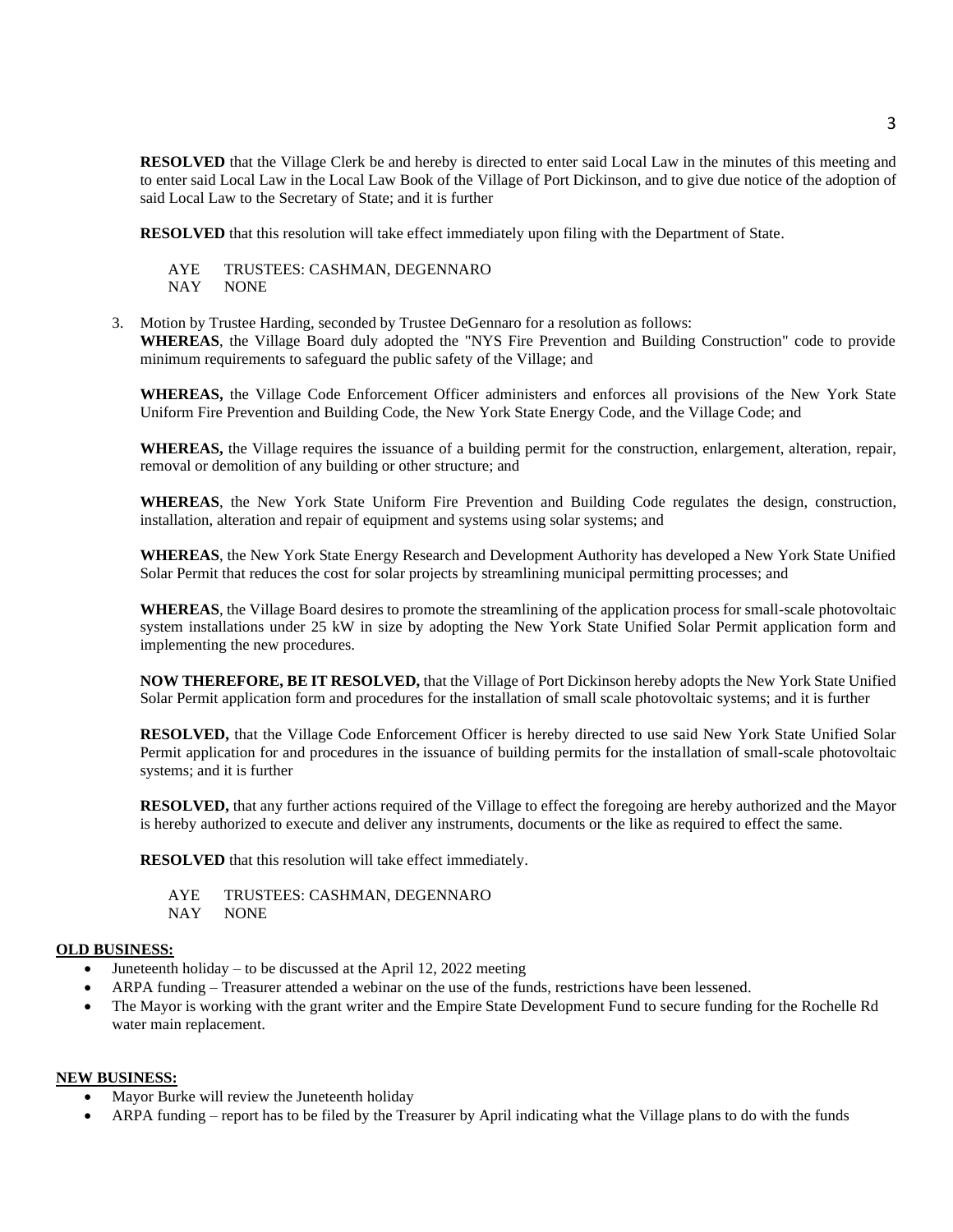#### **EXECUTIVE SESSION:**

Motion by Trustee DeGennaro, seconded by Trustee Cashman, to move to Executive Session to discuss a personnel matter. AYE TRUSTEES: CASHMAN, DEGENNARO<br>NAY NONE **NONE** 

Motion by Trustee Harding, seconded by Trustee DeGennaro, for a resolution to close Executive Sesion.

AYE TRUSTEES: CASHMAN, DEGENNARO NAY NONE

**NONE** 

Motion by Trustee Harding, seconded by Trustee DeGennaro, to adjourn at 5:30PM.

AYE TRUSTEES: CASHMAN, DEGENNARO

NAY NONE

Respectfully submitted, Susan E. Fox, Village Clerk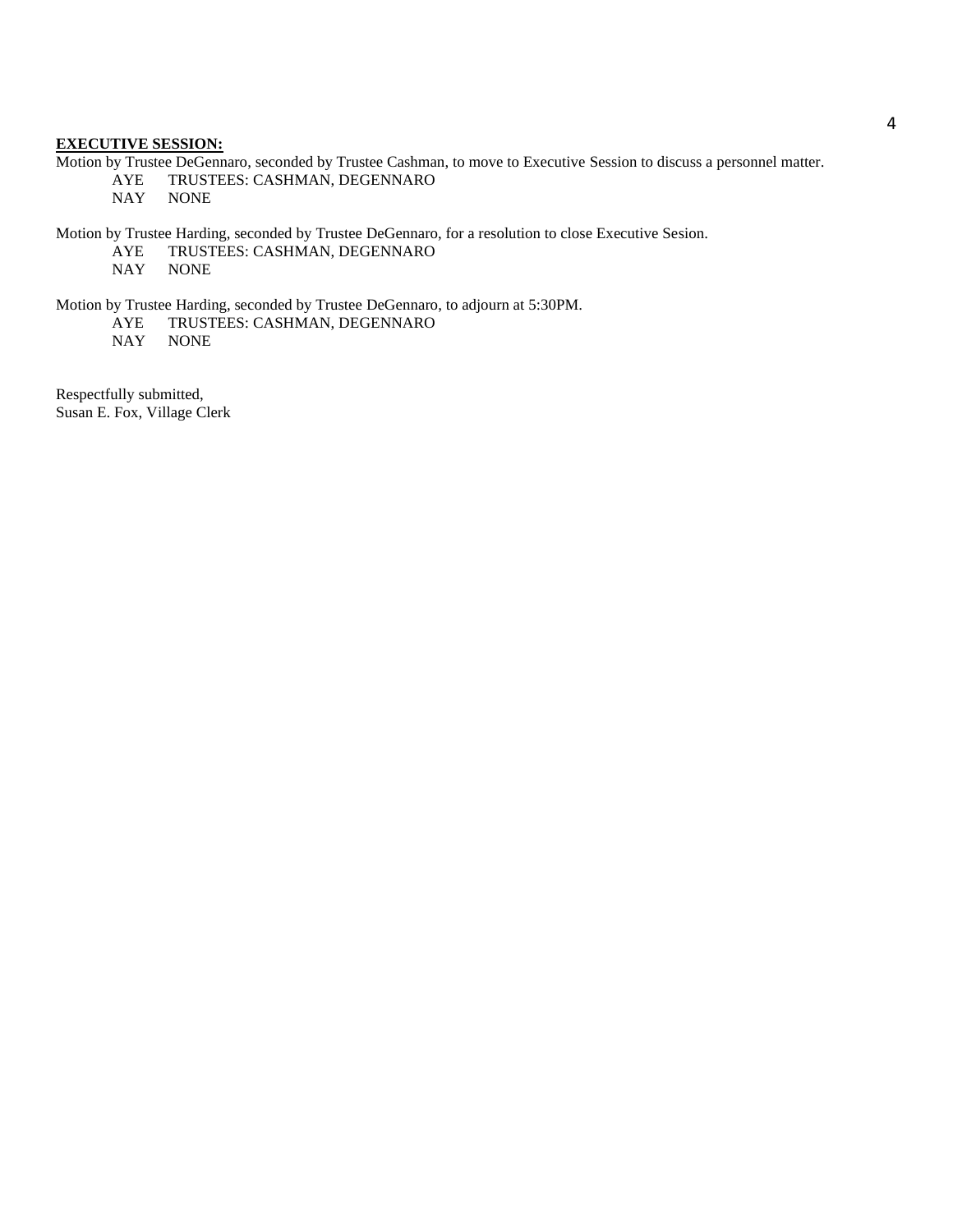# **VILLAGE OF PORT DICKINSON LOCAL LAW NO. 3 FOR THE YEAR 2022 LOCAL LAW TO OVERRIDE THE TAX LEVY LIMIT ESTABLISHED IN GENERAL MUNICIPAL LAW §3-C**

Be it enacted by the Village Board of the Village of Port Dickinson as follows:

## **Section 1. Legislative Intent.**

It is the intent of this local law to override the limit on the amount of real property taxes that may be levied by the Village of Port Dickinson pursuant to General Municipal Law §3-c, and to allow the Village of Port Dickinson to adopt a budget for the fiscal year beginning June 1, 2022 and ending May 31, 2023 that requires a real property tax levy in excess of the "tax levy limit" as defined by General Municipal Law §3-c.

## **Section 2. Authority.**

This local law is adopted pursuant to subdivision 5 of General Municipal Law §3-c, which expressly authorizes the Village Board to override the tax levy limit by the adoption of a local law approved by vote of at least sixty percent (60%) of the Village Board.

## **Section 3. Tax Levy Limit Override.**

The Village Board of the Village of Port Dickinson, County of Broome is hereby authorized to adopt a budget for the 2022/2023 fiscal year that requires a real property tax levy in excess of the amount otherwise prescribed in General Municipal Law §3-c.

## **Section 4. Remainder**

Except as hereinabove amended, the remainder of the Code of the Village of Port Dickinson shall remain in full force and effect.

# **Section 5. Separability**

The provisions of this Local Law are separable and if any provision, clause, sentence, subsection, word or part thereof is held illegal, invalid, unconstitutional, or inapplicable to any person or circumstance, such illegality, invalidity or unconstitutionality, or inapplicability shall not affect or impair any of the remaining provisions, clauses, sentences, subsections, words, or parts of this local law or their application to other persons or circumstances. It is hereby declared to be the legislative intent that this local law would have been adopted if such illegal, invalid, or unconstitutional provision, clause, sentence, subsection, word or part had not been included therein, and as if such person or circumstance, to which the local law or part thereof is held inapplicable, had been specifically exempt therefrom.

# **Section 6. Effective Date**

This Local Law shall take effect immediately upon filing with the New York State Secretary of State in accordance with Section 27 of the Municipal Home Rule Law.